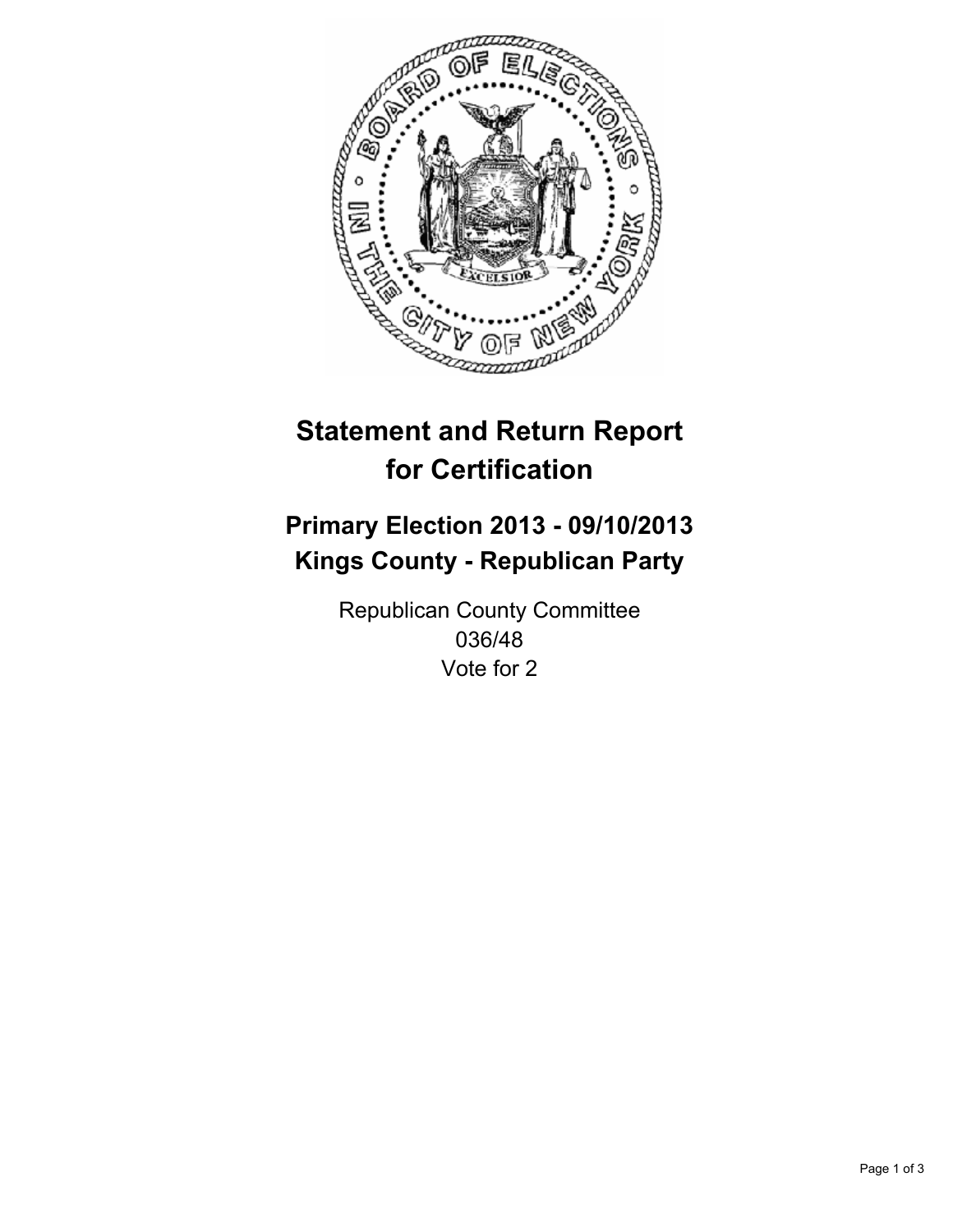

## **Assembly District 48**

| 0        |
|----------|
| 0        |
| 0        |
| $\Omega$ |
| 0        |
| 5        |
| 10       |
| 5        |
|          |
| 27       |
|          |